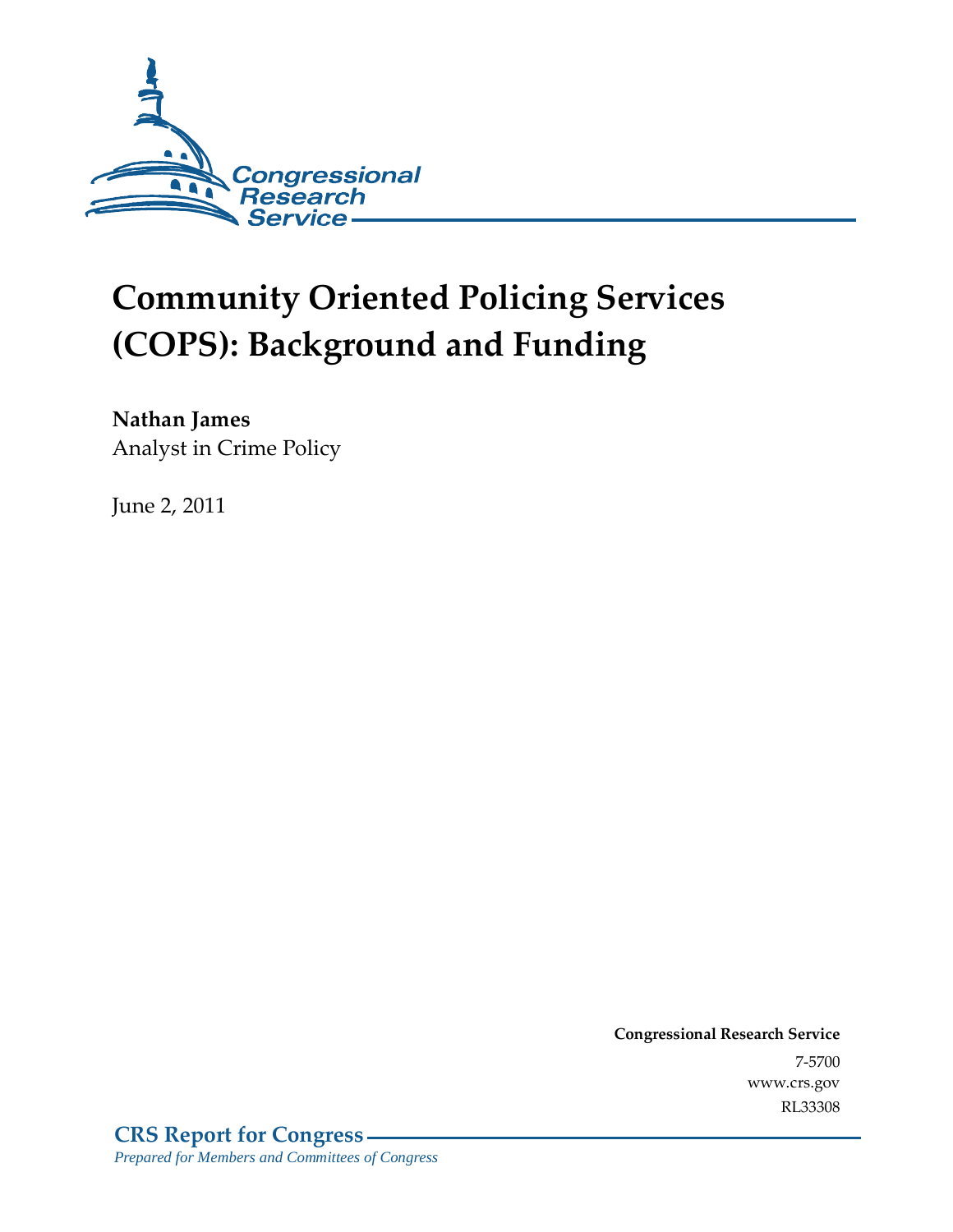### **Summary**

The Community Oriented Policing Services (COPS) program was created by Title I of the Violent Crime Control and Law Enforcement Act of 1994 (P.L. 103-322). The mission of the COPS program is to advance community policing in all jurisdictions across the United States. The Violence Against Women and Department of Justice Reauthorization Act of 2005 (P.L. 109-162) reauthorized the COPS program through FY2009 and changed it from a multi-grant program to a single-grant program.

Between FY1995 and FY1996, the annual appropriation for the COPS program averaged more than \$1.4 billion. The relatively high levels of funding during this time period were largely the result of Congress's and the Clinton Administration's efforts to place 100,000 new law enforcement officers on the street. Appropriations for the program started to wane in FY2002 before increasing again for the four-year period between FY2007 and FY2010. Congress started to reduce funding for the COPS program as it moved away from providing funding for hiring new law enforcement officers and changed COPS into a conduit for providing federal assistance to support local law enforcement agencies. Starting in FY1998, an increasing portion of the annual appropriation for COPS was dedicated to programs to help law enforcement agencies purchase new equipment, combat methamphetamine production, upgrade criminal records, and improve forensic sciences. One issue Congress might consider is the appropriate funding level for COPS, especially in light of concerns about federal spending and possible reductions to appropriations for the Department of Justice.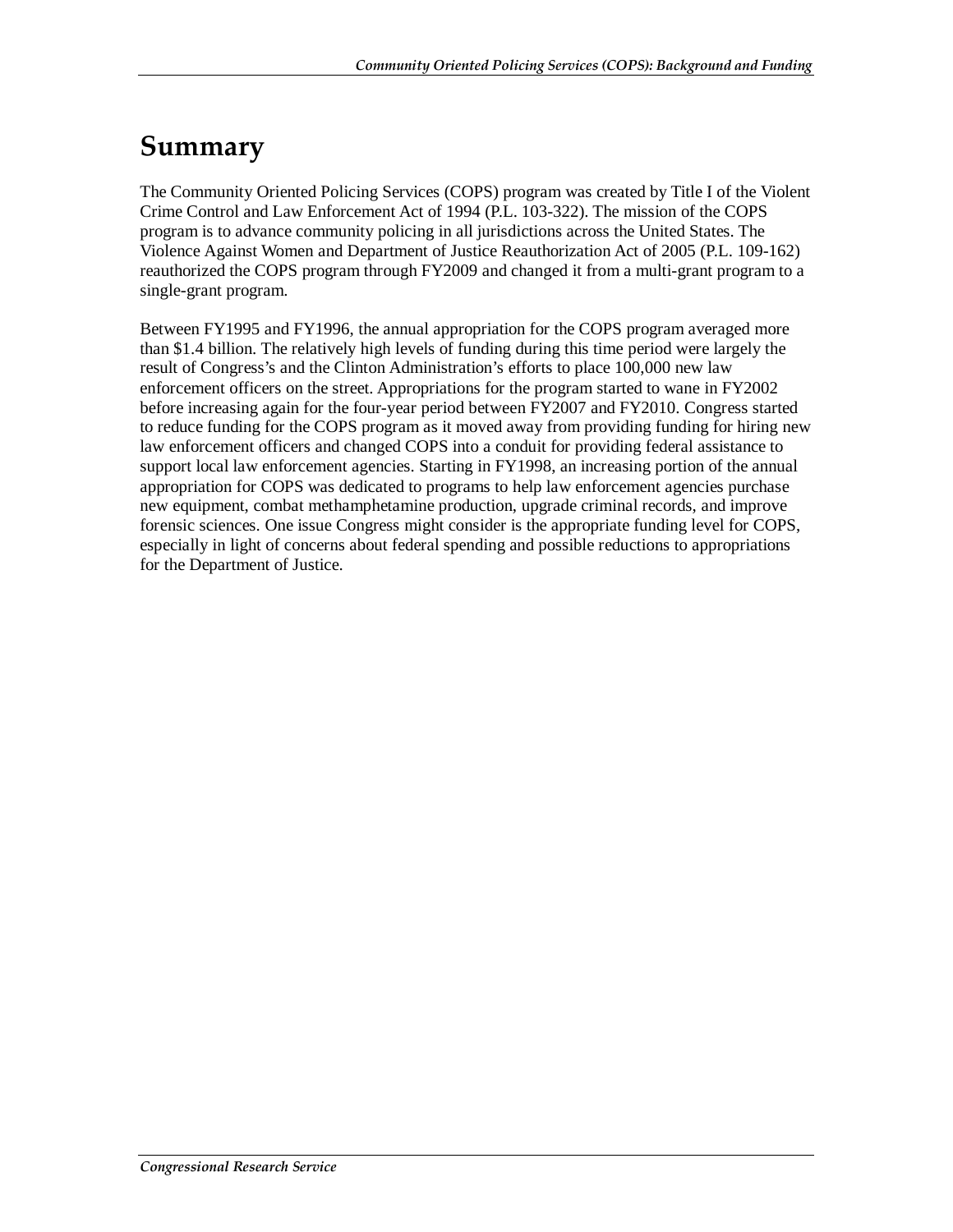### **Contents**

#### **Figures**

#### **Tables**

| Table A-1. COPS' Requested Funding, Total Enacted Funding, Funding for Hiring |  |
|-------------------------------------------------------------------------------|--|
|                                                                               |  |

### **Appendixes**

|--|--|--|--|--|--|--|--|

#### **Contacts**

|--|--|--|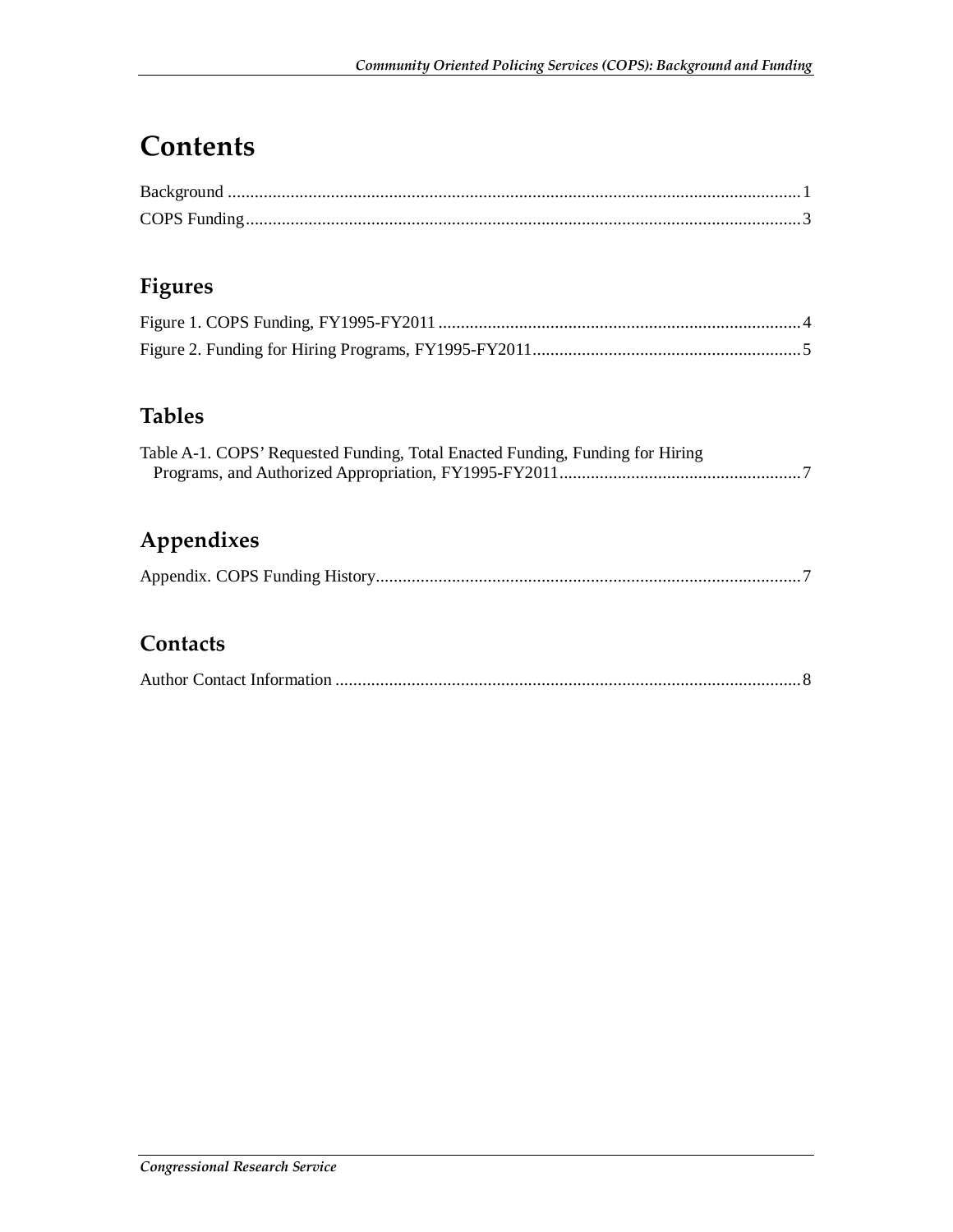## **Background**

The Community Oriented Policing Services (COPS) program was created by Title I of the Violent Crime Control and Law Enforcement Act of 1994<sup>1</sup> (the '94 Crime Act). The mission of the COPS program is to advance community policing in all jurisdictions across the United States.<sup>2</sup> The COPS program awards grants to state, local, and tribal law enforcement agencies throughout the United States so they can hire and train law enforcement officers to participate in community policing, purchase and deploy new crime-fighting technologies, and develop and test new and innovative policing strategies.<sup>3</sup> COPS grants are managed by the COPS Office, which was created in 1994 by Department of Justice (DOJ) to oversee the COPS program.

According to the COPS Office, it has awarded more than \$11.4 billion to over 13,000 law enforcement agencies across the United States since it started awarding grants in 1994.<sup>4</sup> The COPS Office also reported that it has funded more than 117,000 community policing officers throughout the United States as of the end of  $FY2004$ .<sup>5</sup>

Authorized funding for the COPS program expired in FY2009. Legislation to reauthorize the COPS program was introduced in both the  $110<sup>th</sup>$  and  $111<sup>th</sup>$  Congresses and has been reintroduced in the current Congress (see below). There are several issues Congress might consider as it debates legislation to reauthorize the program. These issues are the subject of another CRS report.<sup>6</sup> Another issue Congress might consider is the appropriate funding level for COPS, especially in light of concerns about federal spending and possible reductions to appropriations for DOJ.

As originally authorized under Title I of the '94 Crime Act, the COPS program had three separate grant programs. Under the first program, the Attorney General was authorized to make grants to states, units of local government, Indian tribal governments, other public and private entities, and multi-jurisdictional or regional consortia to increase the number of police officers and focus the officers' efforts on community policing. Grant funds under this program could have been used to

- hire new police officers;
- rehire police officers who have been laid off; and
- obtain equipment or support systems and provide overtime pay, if it results in an increase of the number of officers deployed in community-oriented policing.

<sup>1</sup> P.L. 103-322; 42 U.S.C. §3796dd.

<sup>&</sup>lt;sup>2</sup> While there are different definitions of "community policing" the COPS Office defines "community policing" as "... a philosophy that promotes organizational strategies, which support the systematic use of partnerships and problemsolving techniques, to proactively address the immediate conditions that give rise to public safety issues such as crime, social disorder, and fear of crime." U.S. Department of Justice, Community Oriented Policing Services Office, *Community Policing Defined*, http://www.cops.usdoj.gov/default.asp?Item=36.

<sup>3</sup> U.S. Department of Justice, Community Oriented Policing Services Office, *About Community Oriented Policing Services Office*, http://www.cops.usdoj.gov/Default.asp?Item=35. 4

 $4$  Carl Peed, "Message from the Director," http://www.cops.usdoj.gov/Default.asp?Item=37.

<sup>5</sup> U.S. Department of Justice, Community Oriented Policing Services Office, *About Community Oriented Policing Services Office*, http://www.cops.usdoj.gov/Default.asp?Item=35.

<sup>6</sup> See CRS Report R40709, *Community Oriented Policing Services (COPS): Current Legislative Issues*, by Nathan James.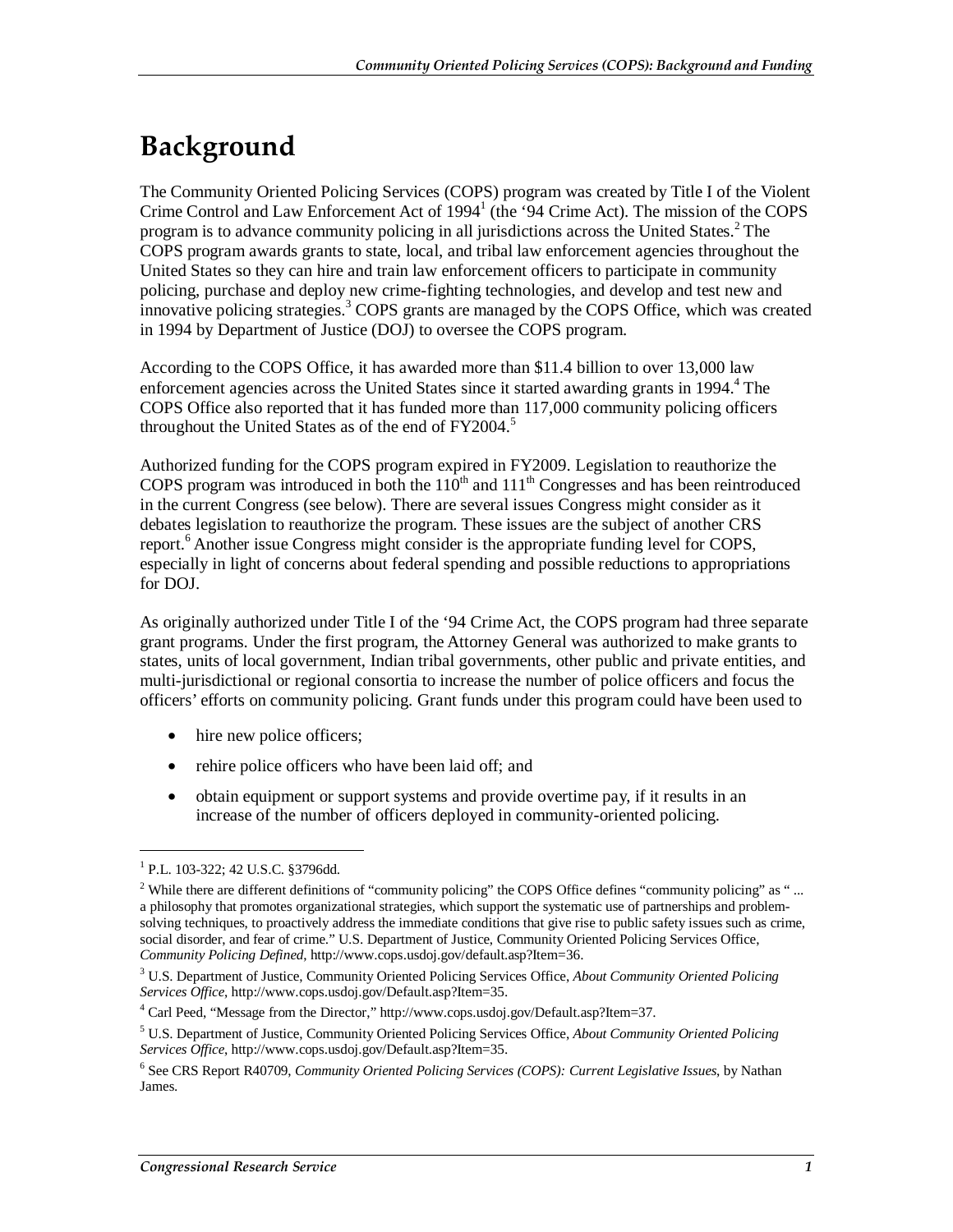Grant funds under a second program could have been used to hire former members of the armed services to serve as career law enforcement officers engaged in community policing.

Grant funds under a third program could have also been used for other non-hiring purposes such as

- training law enforcement officers in crime prevention and community policing techniques;
- developing technologies that emphasize crime prevention;
- linking community organizations and residents with law enforcement;
- supporting the purchase of weapons for police officers;
- decreasing the amount of time police must spend away from the community while awaiting court appearances; and
- facilitating the establishment of community-oriented policing as an organizationwide philosophy.<sup>7</sup>

In 1998, P.L. 105-302 amended the '94 Crime Act to allow COPS funding to be used for school resource officers. In 2003, P.L. 108-21<sup>8</sup> also amended the '94 Crime Act to allow COPS funding to be used for assisting states to enforce sex offender registration laws.<sup>9</sup>

The '94 Crime Act authorized funding for the COPS program through FY2000. Debate on Title I of the '94 Crime Act focused on whether the COPS program would be able to meet its goal of putting 100,000 new police officers on the beat by the end of  $FY2000$ .<sup>10</sup> Starting in 1999, Congress turned its attention to reauthorizing the COPS program. There was support from some Members of Congress for continuing the COPS program.<sup>11</sup> During this period, Congress

 $^7$  This list represents the types of activities that were originally authorized in P.L. 103-322, which also included (1) hiring programs such as Universal Hiring Program and Making Officer Redeployment Effective (MORE), and (2) other activities such as Police Corps, methamphetamine "hot spot" clean-up, law enforcement technology, and tribal law enforcement grants.

<sup>&</sup>lt;sup>8</sup> See §341 of the Prosecutorial Remedies and Other Tools to End the Exploitation of Children Today Act (PROTECT) of 2003 (P.L. 108-21).

<sup>9</sup> For additional information on sex offender registering laws, see CRS Report RL32800, *Sex Offender Registration and Community Notification Law: Recent Legislation and Issues*, by Garrine P. Laney.

<sup>10</sup> See Senate debate, "Violent Crime Control and Law Enforcement Act of 1994—Conference Report," *Congressional Record*, vol. 140 (August 25, 1994), pp. S12496-S12557; Rep. Manzullo, "Examining the Centerpiece of the Crime Bill," *Congressional Record*, vol. 140 (August 18, 1994), pp. H8691-H8694; Sen. Orrin Hatch, "The Signing of the Crime Bill," *Congressional Record*, vol. 140 (September 13, 1994), p. S12799; Rep. William J. Coyne, "The Right Tools for Fighting Crime—Extension of Remarks," *Congressional Record*, vol. 140 (August 26, 1994), p. E1808; Senate debate, "The Crime Bill," *Congressional Record*, vol. 140 (August 22, 1994), pp. S12285-S12288; Senate debate, "Violent Crime Control and Law Enforcement Act of 1994," *Congressional Record*, vol. 140 (August 22, 1994), pp. S12250-S12284.

<sup>&</sup>lt;sup>11</sup> See Senate debate, "Departments of Commerce, Justice, and State, the Judiciary and Related Agencies Appropriation Act," *Congressional Record*, vol. 145 (July 22, 1999), pp. S8988-S9014; Rep. Bart Stupak, "COPS Program Good for Communities," *Congressional Record*, vol. 145 (May 12, 1999), p. H3070; Rep. Rush Holt, "Reauthorize COPS Program," *Congressional Record*, vol. 145 (May 12, 1999), p. H3003; Senate debate, "Concurrent Resolution on the Budget for Fiscal Year 2000," *Congressional Record*, vol. 145 (March 24, 1999) pp. S3301-S3308; Senate debate, "Departments of Commerce, Justice, and State, the Judiciary, and Related Agencies Appropriations Act, 2000," *Congressional Record*, vol. 145 (July 21, 1999), pp. S8940-S8947.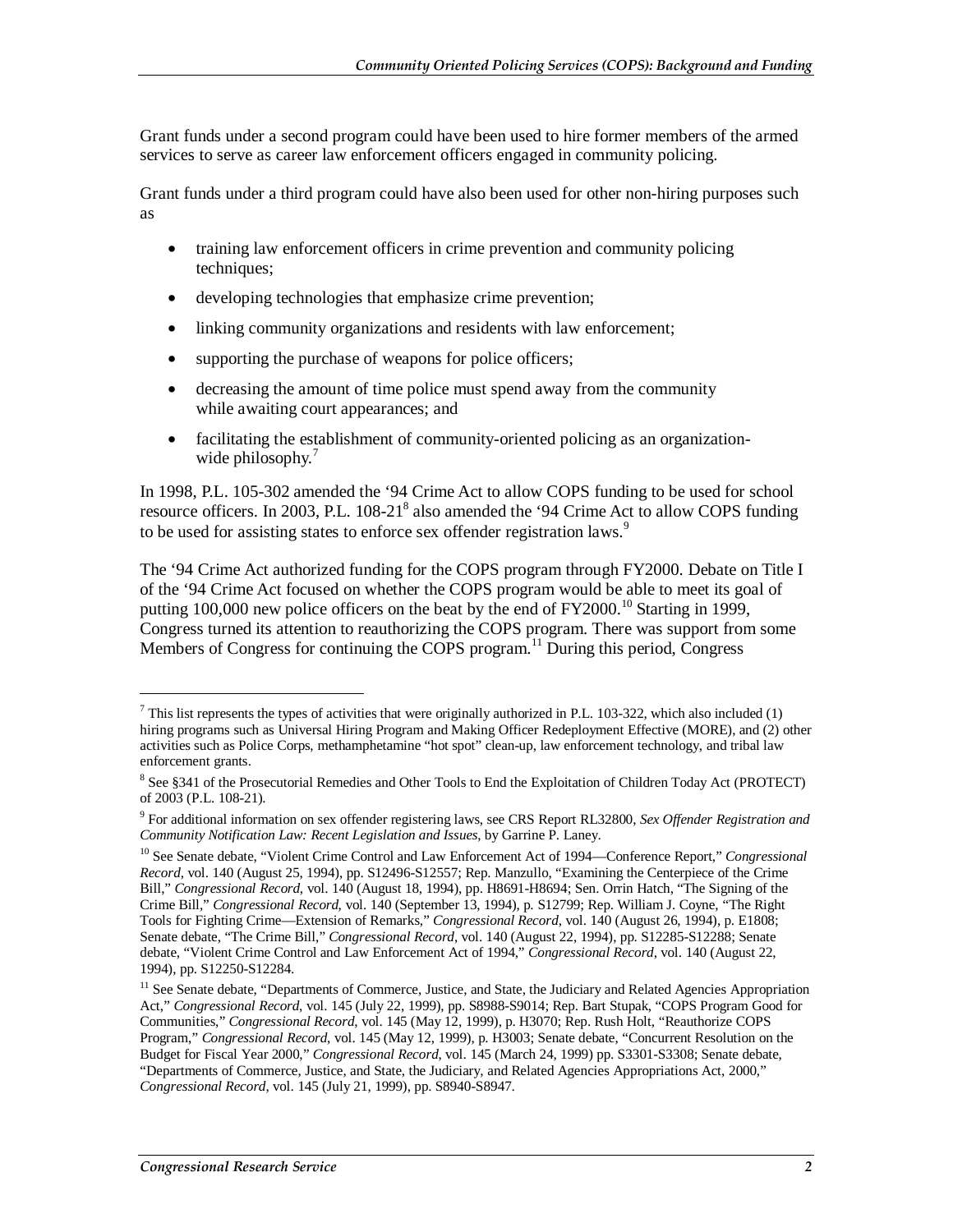discussed using COPS hiring programs to put another  $50,000$  police officers on the streets.<sup>12</sup> After COPS initial authorization expired, several bills were introduced in Congress that would have reauthorized the COPS program; however, Congress continued to appropriate funding for the program through FY2006, when reauthorizing legislation was enacted (see discussion below).

On January 5, 2006, the Violence Against Women and Department of Justice Reauthorization Act of 2005 (P.L. 109-162) was signed into law. The act reauthorized the COPS program through FY2009. Along with reauthorizing the COPS program, the act amended current law<sup>13</sup> to change the COPS program into a single-grant program. When Congress reauthorized COPS, it took many of the purposes for which COPS grants could be awarded (see above) and made them program purpose areas under the new single grant program. As currently authorized, state or local law enforcement agencies may apply for a "COPS grant," which could be used to hire or re-hire community policing officers or fund non-hiring programs.<sup>14</sup>

## **COPS Funding**

This section of the report only discusses the new budget authority enacted for the COPS program in the annual appropriation bills. Between FY1998 and FY2002, Congress directed the COPS Office to use unobligated balances from previous fiscal years to fund grant programs, which included grants for hiring, school safety, law enforcement technology, combating methamphetamine, armor vests for law enforcement officers, improving tribal law enforcement, and combating domestic violence.

As shown in **Figure 1**, between FY1995 and FY1996, the annual appropriation for the COPS program averaged more than \$1.4 billion. The relatively high levels of funding during this time period were largely the result of Congress's and the Clinton Administration's efforts to place 100,000 new law enforcement officers on the street. Appropriations for the program started to wane in FY2002 (the average annual appropriation for COPS between FY2002 and FY2006 was \$780.4 million) before increasing again for the four-year period between FY2007 and FY2010. Congress started to reduce funding for the COPS program as it moved away from providing funding for hiring new law enforcement officers and changed COPS into a conduit for providing federal assistance to support local law enforcement agencies. Starting in FY1998, an increasing portion of the annual appropriation for COPS was dedicated to programs to help law enforcement

<sup>13</sup> 42 U.S.C. §3796dd(d).

<sup>12</sup> See U.S. Congress, Senate Committee on the Judiciary, Subcommittee on Crime and Drugs, *Making America's Streets Safer: The Future of the COPS Program*,  $107<sup>th</sup>$  Cong., 1<sup>st</sup> sess., December 5, 2001 (Washington: GPO, 2002); Senate debate, "Statement on Introduced Bills and Joint Resolutions," *Congressional Record*, vol. 145 (January 19, 1999), pp. S345-S470; House debate, "Democratic Legislative Agenda Held Hostage by Do-nothing/Do-wrong Republican Congress," *Congressional Record*, vol. 145 (November 3, 1999) pp. H11452-H11459; U.S. Congress, House Committee on Appropriations, *Departments of Commerce, Justice, and State, the Judiciary, and Related Agencies Appropriations Bill, Fiscal Year 2001*, report to accompany H.R. 4690, 106th Cong., 2nd sess., H.Rept. 106- 680 (Washington, GPO, 2000), p. 8; House debate, "Departments of Commerce, Justice, and State, the Judiciary, and Related Agencies Appropriations Act, 2002," *Congressional Record*, vol. 147 (July 18, 2001), pp. H4167-H4202; Senate debate, "Statement on Introduced Bills and Joint Resolutions," *Congressional Record*, vol. 145 (March 25, 1999), pp. S3440-S3457; Sen. Orrin Hatch, "Hatch Amendment No. 246," *Congressional Record*, vol. 145 (April 12, 1999), p. S3600.

<sup>&</sup>lt;sup>14</sup> Even though current law states that law enforcement agencies that receive a COPS grant could use the funding for hiring or re-hiring law enforcement officers, the authority for the Attorney General to make grants for hiring or rehiring law enforcement officer ended on September 13, 2000 (42 U.S.C. §3796dd(i)).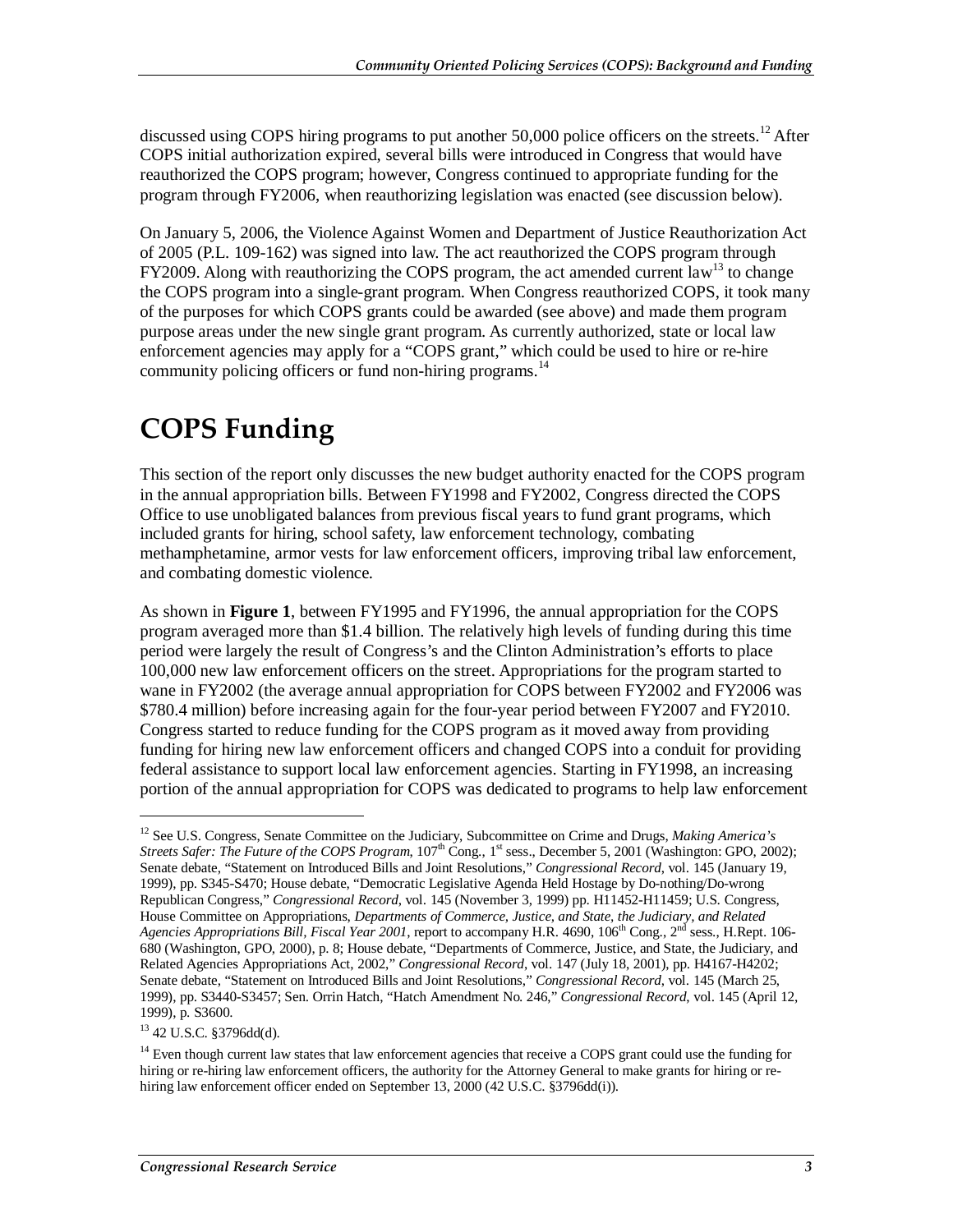agencies purchase new equipment, combat methamphetamine production, upgrade criminal records, and improve forensic sciences. As shown below, the reduction in overall COPS funding between FY2002 and FY2006 roughly coincides with reduced funding for hiring programs. On the other hand, overall funding for COPS increased in both FY2009 and FY2010 when Congress started to provide funding for hiring programs again.



**Figure 1. COPS Funding, FY1995-FY2011** 

**Source:** FY1995 through FY2010 enacted amounts provided by U.S. Department of Justice, Community Oriented Policing Services; FY2011 amount based on a CRS analysis of P.L. 112-10.

In the early years of the COPS program, a majority of the program's enacted appropriations went to grant programs specifically aimed at hiring more police officers (see **Figure 2**). Beginning in FY1998, however, enacted appropriations for COPS hiring grants began to decline, whereas nonhiring grants started to see an increase in appropriations. Congress has traditionally specified what amounts of the COPS appropriation each fiscal year are to be used for hiring grants and non-hiring grants. In FY2008, Congress appropriated \$20 million for hiring grants; this was the first time Congress appropriated funding for hiring grants since FY2005. As discussed above, the ARRA included \$1 billion for COPS hiring grants, the most funding Congress appropriated for hiring grants since FY1999. For FY2010, Congress included \$298 million for COPS hiring programs as a part of the annual COPS appropriation. Congress continued its support for COPS hiring programs, albeit at a reduced rate, by appropriating \$247 million for FY2011. Appropriations for hiring programs in FY2009, FY2010, and FY2011 were the result of Congress's efforts to help local law enforcement agencies facing budget cuts as a result of the recession either hire new law enforcement officers or retain officers they might have to layoff.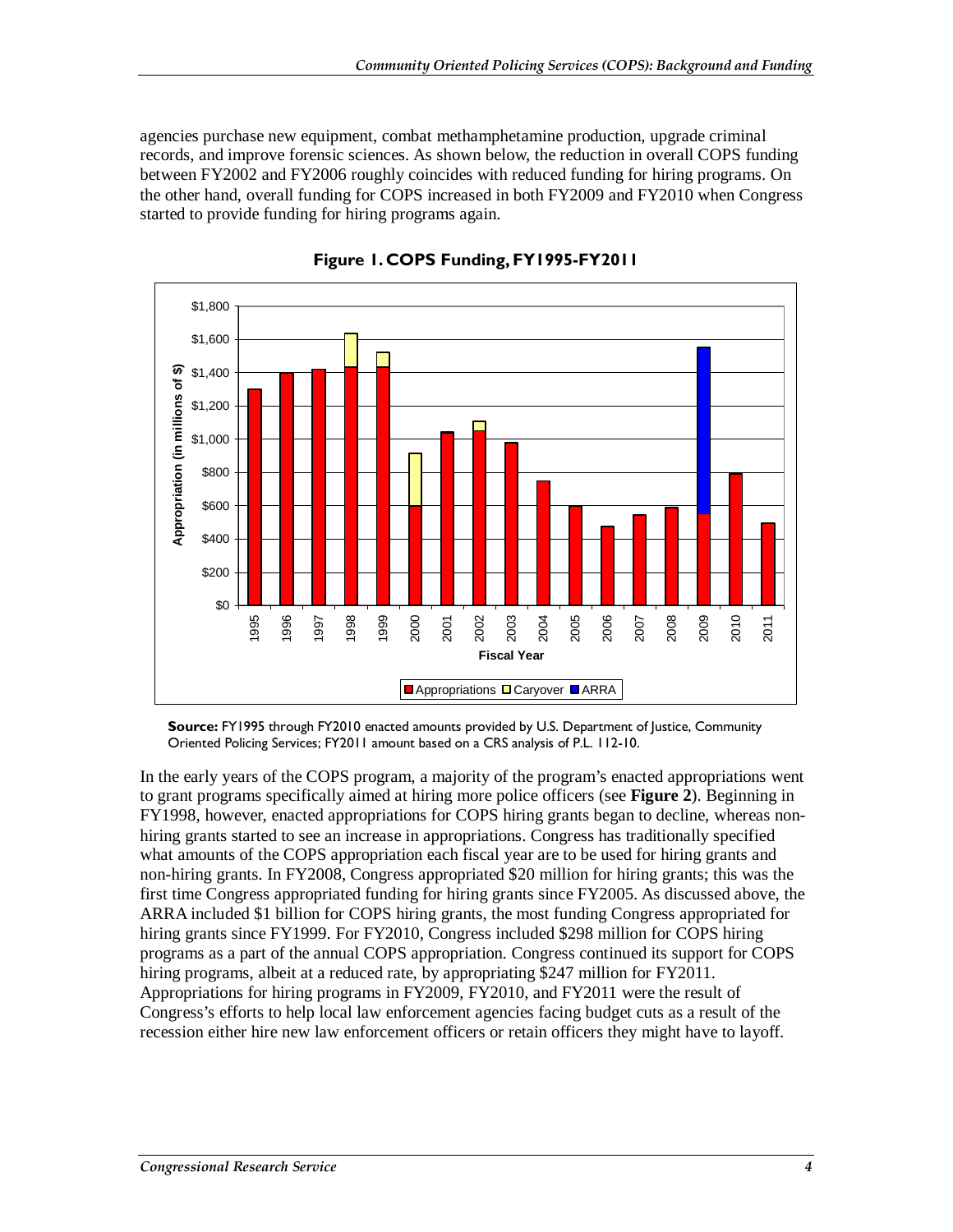

**Figure 2. Funding for Hiring Programs, FY1995-FY2011** 

**Source:** Hiring appropriation for FY1995 to FY2010 amounts were provided by U.S. Department of Justice, Office of Community Oriented Policing Services, Congressional Affairs Office; FY2011 hiring amount is based on a CRS analysis of P.L. 112-10.

Recently, debate in Congress regarding annual appropriations has focused on the need to reduce federal spending as a means of reining-in budget deficits. In general, non-defense discretionary spending has been the most frequently discussed target for budget cuts. For FY2011, Congress reduced funding for COPS by 17%. In addition, COPS funding was subject to a 0.2% across-theboard rescission of non-defense discretionary spending.

It appears unlikely that debate over discretionary spending levels will subside in the near future. In addition, it appears that grant funding will be the most likely target for reductions if further cuts are made to DOJ's budget. Under the Department of Defense and Full-Year Continuing Appropriations Act, 2011 (P.L. 112-10), Congress made a total of \$1.02 billion in cuts to several DOJ accounts, of which \$883.1 million (87%) were to grant accounts.<sup>15</sup> As Congress moves forward with deliberations on appropriations for DOJ generally, and DOJ grant programs specifically, it might consider what the appropriate funding level for COPS is.

One potential question facing Congress as it considers the annual appropriation for the COPS program is whether the federal government should continue to provide grants to state and local law enforcement agencies to hire additional officers at a time of historically low crime rates. Opponents of the program stress that state and local governments, not the federal government, should be responsible for providing funding for police forces.<sup>16</sup> They also argue that the purported

<sup>&</sup>lt;sup>15</sup> Under P.L. 112-10, Congress increased FY2011 funding for the Office of the Federal Detention Trustee, the Federal Bureau of Investigation, and the Bureau of Prisons, resulting in a \$796.4 million reduction in FY2011 appropriations for DOJ.

<sup>&</sup>lt;sup>16</sup> U.S. Congress, House Committee on the Judiciary, *Markup of H.R. 1139, the "COPS Improvement Act of 2009," and H.R. 985, the "Free Flow of Information Act of 2009,*"  $111^{th}$  Cong., 1<sup>st</sup> sess., March 25, 2009, pp. 20-21, hereafter (continued...)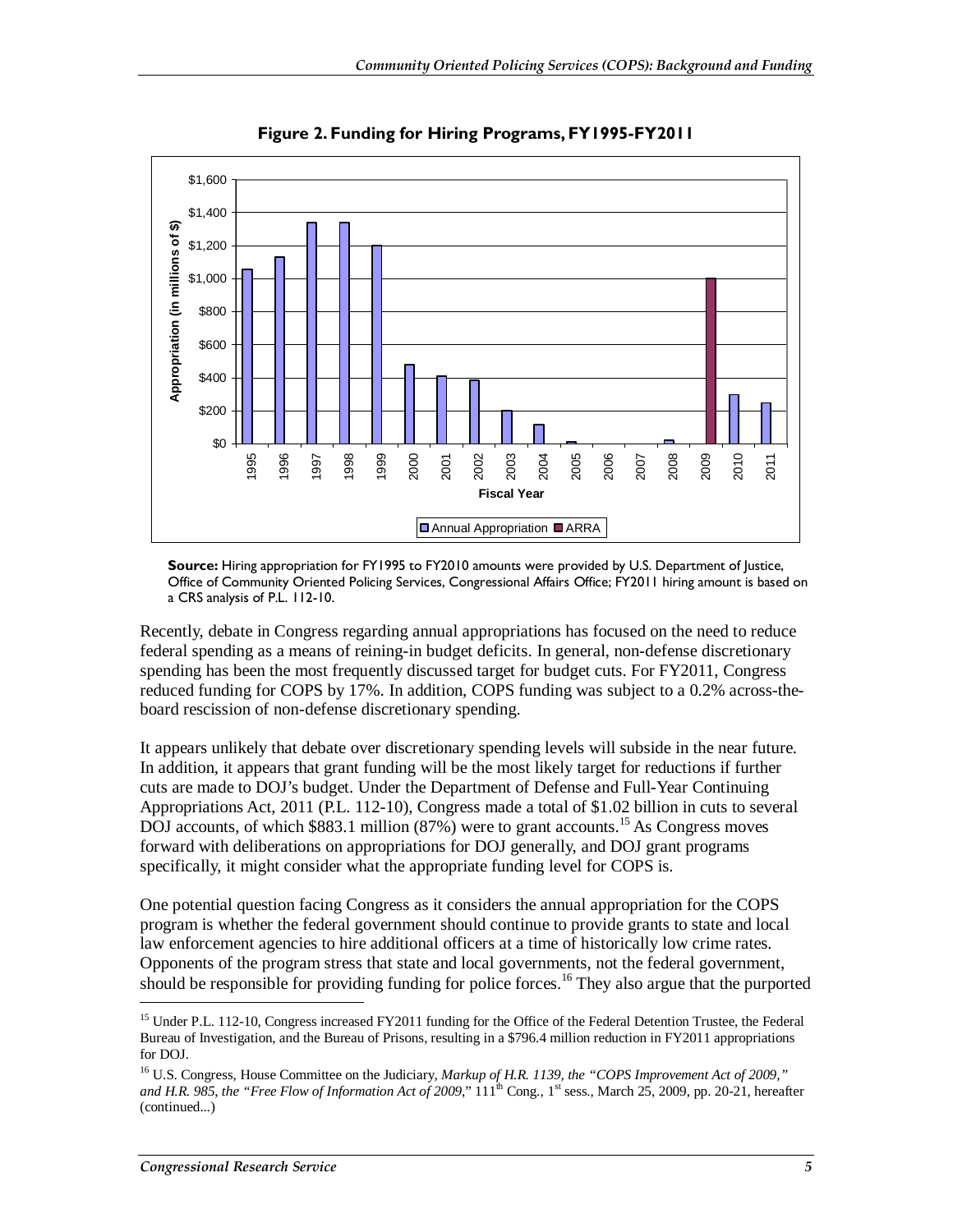effect of COPS hiring grants on crime rates in the 1990s is questionable.<sup>17</sup> They maintain that it is not prudent to increase funding for the program at a time when crime is decreasing and the federal government is facing annual deficits.18

Proponents of the COPS program assert that COPS hiring grants contributed to the decreasing crime rate in the 1990s.<sup>19</sup> They contend that the federal government might need to provide temporary aid to local government because law enforcement agencies might have to lay off officers due to the recession. Proponents believe that the federal government has a role to play in supporting local law enforcement because it is the federal government's responsibility to provide for the security of U.S. citizens, which means protecting citizens from crime.<sup>20</sup> They also maintain that the federal government should support local law enforcement because it has become more involved in homeland security and immigration enforcement. $^{21}$ 

<sup>(...</sup>continued)

<sup>&</sup>quot;March 25 Markup of H.R. 1139."

<sup>17</sup> March 25 Markup of H.R. 1139, pp. 7-9. U.S. Congress, House Committee on the Judiciary, *Markup of: H.R. 1107, to Enact Certain Laws Relating to Public Contracts as Title 41, United States Code, "Public Contracts;" H.R. 1139, the "COPS Improvement Act of 2009;" and H.R. 1575, the "The End GREED Act,"* 111<sup>th</sup> Cong., 1<sup>st</sup> sess., March 18, 2009, p. 47, hereafter "March 18 Markup of H.R. 1139."

 $18$  Ibid.

<sup>19</sup> Rep. Conyers et al., "COPS Improvement Act of 2007," House Debate, *Congressional Record*, daily edition, vol. 153 (May 15, 2007), pp. H4985-H4995.

 $^{20}$  March 18 Markup of H.R. 1139, p. 52.

<sup>21</sup> Rep. Conyers et al., "COPS Improvement Act of 2007," House Debate, *Congressional Record*, daily edition, vol. 153 (May 15, 2007), pp. H4985-H4995. March 25 Markup of H.R. 1139, p. 7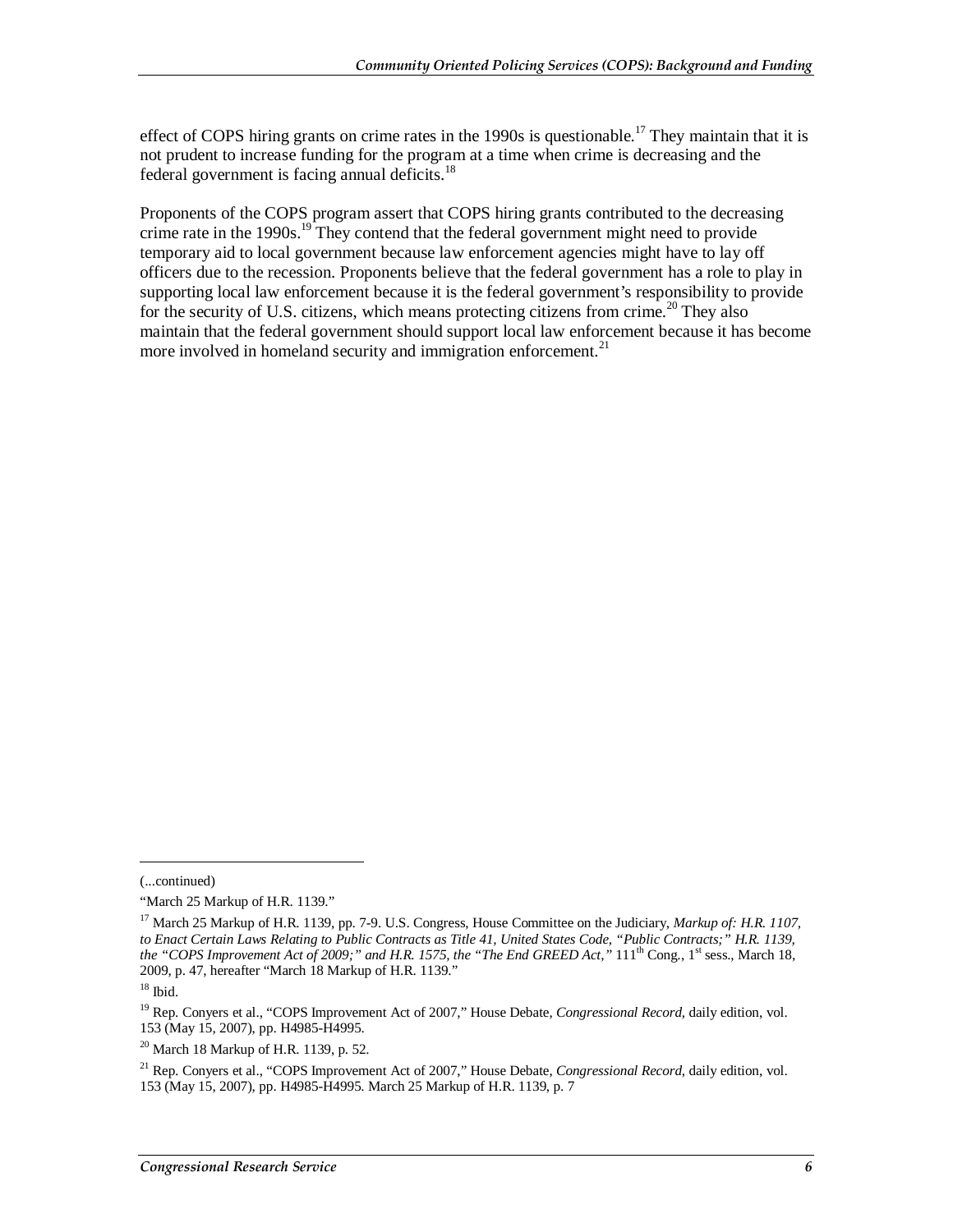### **Appendix. COPS Funding History**

| (In millions of dollars) |                                      |                                       |                                           |         |                                  |                   |
|--------------------------|--------------------------------------|---------------------------------------|-------------------------------------------|---------|----------------------------------|-------------------|
| <b>Fiscal</b><br>Year    | <b>President's</b><br><b>Request</b> | <b>New Budget</b><br><b>Authority</b> | Carryover<br>(from prior<br>fiscal years) | Total   | <b>Hiring</b><br><b>Programs</b> | <b>Authorized</b> |
| 1995                     | \$1,720                              | \$1,300                               | $\frac{1}{2}$                             | \$1,300 | \$1,057                          | \$1,332           |
| 1996                     | 1,903                                | 1,400                                 |                                           | 1,400   | 1,128                            | 1,850             |
| 1997                     | 1,976                                | 1,420                                 |                                           | I,420   | 1,339                            | 1,950             |
| 1998                     | 1,545                                | I,430                                 | 203                                       | 1,633   | 1,338                            | 1,700             |
| 1999                     | 1,420                                | 1,430                                 | 90                                        | 1,520   | 1,201                            | 1,700             |
| 2000                     | 1,275                                | 595                                   | 318                                       | 913     | 481                              | 268               |
| 2001                     | 1,335                                | 1,037                                 | 5                                         | 1,042   | 408                              |                   |
| 2002                     | 855                                  | 1,050                                 | 55                                        | 1,105   | 385                              |                   |
| 2003                     | 1,382                                | 978a                                  |                                           | 978     | 199                              |                   |
| 2004                     | 164 <sup>b</sup>                     | 748 <sup>c</sup>                      |                                           | 748     | 114                              |                   |
| 2005                     | 97d                                  | 598 <sup>e</sup>                      |                                           | 598     | 10                               |                   |
| 2006                     | 118 <sup>f</sup>                     | 472s                                  |                                           | 472     |                                  | 1,047             |
| 2007                     | 102 <sup>h</sup>                     | 542i                                  |                                           | 542     |                                  | 1,047             |
| 2008                     | 32i                                  | 587k                                  |                                           | 587     | 20                               | 1,047             |
| 2009                     | 一                                    | 551 <sup>m</sup>                      |                                           | 551     | 1,000 <sup>n</sup>               | 1,047             |
| 2010                     | 760                                  | 792°                                  |                                           | 792     | 298                              |                   |
| 2011                     | 690                                  | 495                                   |                                           | 495     | 247                              |                   |

#### **Table A-1. COPS' Requested Funding, Total Enacted Funding, Funding for Hiring Programs, and Authorized Appropriation, FY1995-FY2011**

**Source:** CRS presentation of the Administration's budget requests for the respective years. FY1995-FY2010 appropriations provided by the U.S. Department of Justice, Office of Community Oriented Policing Services, Congressional Affairs Office; FY2011 appropriation based on a CRS analysis of P.L. 112-10. Authorized funding taken from P.L. 103-322 and P.L. 109-162.

- a. Includes a \$929 million appropriation and a \$55 million supplemental appropriation.
- b. The Administration proposed a \$6.4 million rescission of unobligated balances.
- c. Does not include a \$6.4 million rescission imposed by Congress on all COPS unobligated balances.
- d. The Administration proposed a \$53.5 million rescission of unobligated balances.
- e. Does not include a \$99 million rescission imposed by Congress on all COPS unobligated balances.
- f. The Administration request proposed a \$99.5 million rescission of unobligated balances.
- g. Does not include a \$86.5 million rescission imposed by Congress on all COPS unobligated balances.
- h. The Administration proposed a \$127.5 million rescission of unobligated balances.
- i. Does not include an across-the-board rescission of 0.5% to OJP and COPS programs to fund the Office of Audit, Assessment and Management (OAAM).
- j. The Administration proposed a \$87.5 million rescission of unobligated balances.